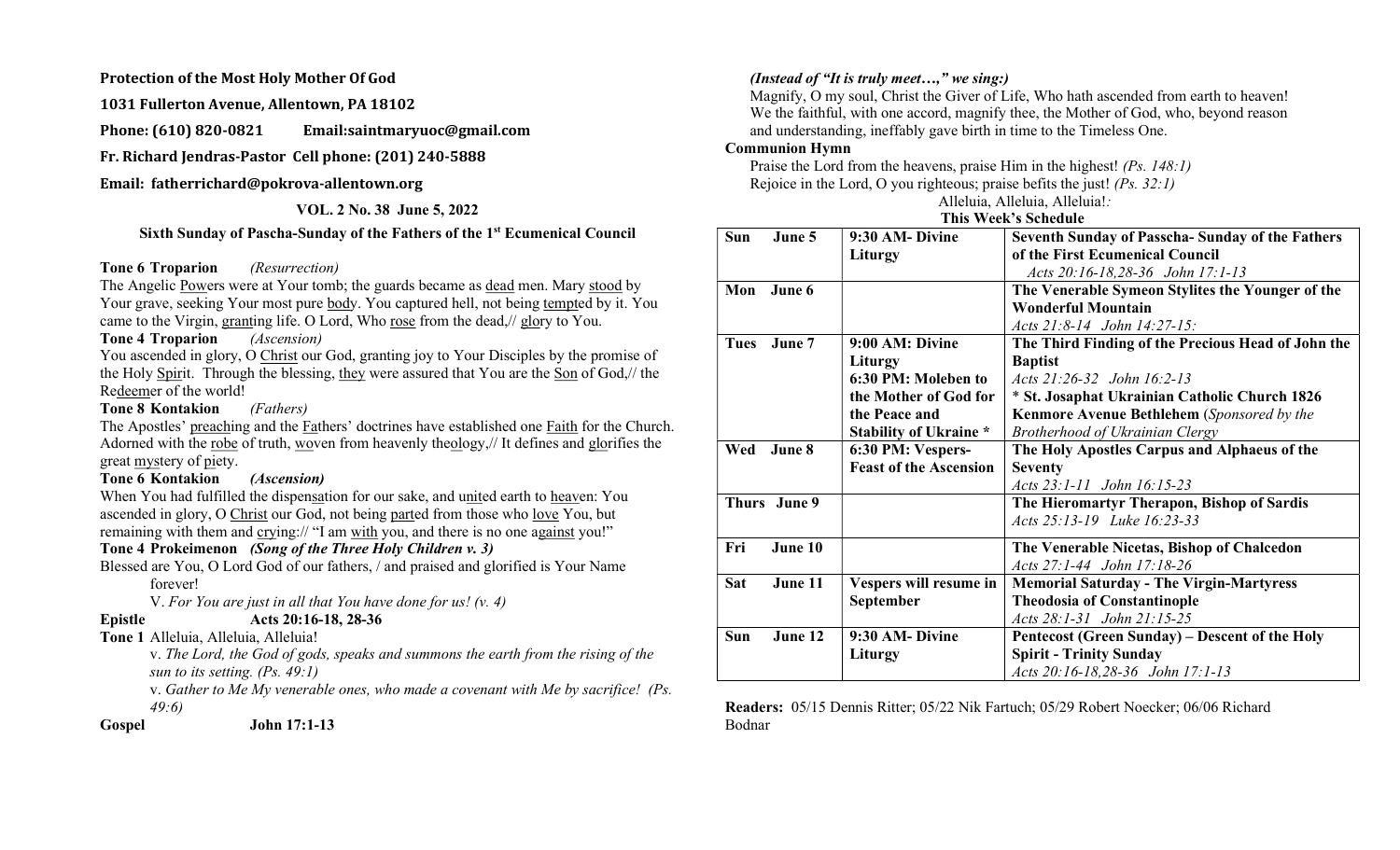#### Announcements

#### Announcements

- PRAY FOR UKRAINE! The next Moleben service will be this Tuesday; 07 June at 6:30 PM in our own church - St. Josaphat Ukrainian Catholic Church 1826 Kenmore Avenue Bethlehem
- NO KNEELING: During the Paschal Season, there is no kneeling during liturgical services. For that matter, there is, in fact, no kneeling even for private prayer! We stand in the glorious light of our Savior's Resurrection. Kneeling will begin again with Vespers on Pentecost Sunday.
- Saturday Evening Vespers Postponed This postponement affects ONLY Saturday Evening Vespers. Vespers for the Great Feasts will still be celebrated and will be announced in the bulletin. Saturday evening Vespers will resume in the Fall.
- Memorial Saturday -This Saturday; 11 June, is a Memorial Saturday. Anyone who would like a blessing over the graves of their loved ones in our parish cemetery should make a request using the envelope included in today's bulletin. Grave blessings will take place on Sunday after Divine Liturgy.
- Father's Day Luncheon Our parish's newly re-established Sisterhood are preparing and hosting a Father's Day Luncheon after Divine Liturgy on Sunday; 19 June. They are working hard and putting a lot of time and effort into this event and would be very pleased to see good attendance.
- Ukrainian American Sport Center Father's Day Heritage Fest -Sunday, June 19, at 1 PM County Line and Lower State Roads, Horsham, PA. Stage show will feature Voloshky School of Ukrainian Dance and the Soloveyky Vocal Ensemble, singer musician Ihor Sypen, as well as dance ensembles of other ethnic communities in the area; and. Picnic foods, desserts and cool refreshments will be available. 3:30 PM soccer game. Admission and parking are free. For more information call: 267–664–3857or visit www.tryzub.org
- Refugees from Ukraine: Recently, in his trip to Poland, President Biden made a statement that the United States is ready to accept 100,000 refugees from Ukraine. We now have received information on the process. Anyone who might be willing to provide temporary shelter for any Ukrainian individual or families that might need a home. If you are interested or know someone who is, please sign-up on the bulletin at the office
- Fall Ukrainian Language Classes These classes will be starting here at our parish soon. The classes will be open to all ages. If anyone is interested, please sign-up on the bulletin **board at the office.** Mr. Ihor Mirchuk will be the instructor. The list to sign up is on the office door.
- Medical and other supplies are still needed for Ukraine !!! We wish to thank EVERYONE who has contributed to this effort whether the donations have been items from the list or financial donations. They are all very much needed. Please check the parish website for an updated list. UNDERWEAR AND SOCKS IN ALL SIZES - MEN,

#### WOMEN AND CHILDREN - IS BADLY NEEDED!!!! In addition, we need volunteers to help collect and organize these donations. To volunteer, please see Susan Cooke or Tania Smirnova or Barbara Hutzalyuk

 Administrator Assistance Needed: Volunteers are needed to help with the extra office work that we have encountered as a result of the war in Ukraine. We are looking for a number of people who could commit to one or two sessions a week, either a morning or afternoon session. Duties would include answering phone calls, taking donations, etc. Please see Vera Muzychka to sign up.

Coffee Social: Please consider hosting an upcoming Sunday.

#### UKRAINIAN DEVOTION TO THE MOTHER OF GOD: The "Kyiv-Bratsk" Icon of the Mother of God, commemorated on May 10/23

UKRAINIAN DEVOTION TO THE MOTHER OF GOD: THE IRZHAVETZ ICON OF THE MOST PURE MOTHER OF GOD. (continued from last week)

A specially appointed church commission recognized the miraculous attributes of the icon. It was decided that a new church building be erected. The new stone church was completed in 1723. On May 9 /May 22 the icon was solemnly brought into the church and placed on the left side of the iconostasis. Since that time, five generations of ancestors of the famous Ukrainian composer Lev Revutsky served



as parish priests at that church. The Irzhavetz Icon depicts the Virgin Mary in the manner of the "Hodegetria" type icons. She holds the Child Jesus at her side while pointing to Him as the source of salvation for humankind. The Virgin's head is slightly tilted towards the child as He raises His hand in the gesture for blessing the faithful. In His other hand, He holds the Gospel. The Mother of God is depicted with a soft, somewhat sad, expression, while Jesus is portrayed as an adolescent with an intense look on His face. With the passage of time, the icon came to be decorated with pearls and precious stones, and silver robes came to cover both figures. These were donations from pilgrims in gratitude for the healing they experienced. For more than two centuries, May 24 (June 6) was celebrated as a holy day in memory of the 1716 miracle. Pilgrims would come, not only from surrounding areas, but from all Ukraine. Many were healed, especially the mentally ill, paralytics, and infertile wives.